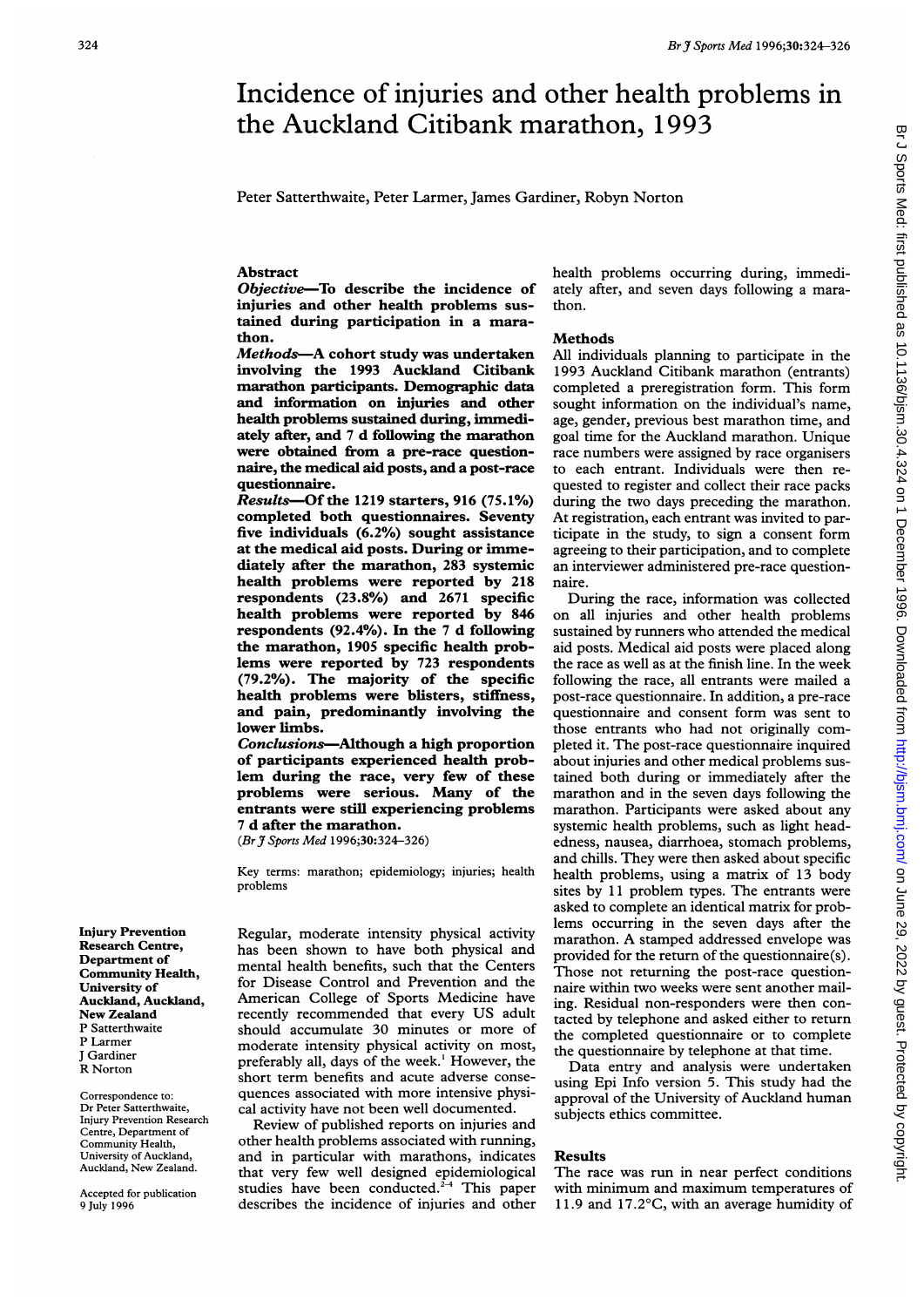

Figure <sup>1</sup> Reported injuries by body site, during, immediately after, and 7 d after the race.

63%. Of the 1357 entrants, 1219 (89.8%) are known to have started, 120 did not start, and the status of the remaining 18 is unknown (10 of whom were overseas entrants). Of those who are known to have started, 1185 (97.2%) finished, 31 did not finish, and the status of three is unknown.

The number of known starters who responded to the pre-race questionnaire was 1054, a response rate of 86.5%. The number of starters who also responded to the post-race questionnaire was 916, a response rate of 75.1%. A comparison of the age, gender and finish times of starters who completed both surveys compared with those who did not showed no significant differences  $(P > 0.05)$ .

Males made up 80.3% and females 19.7% of responding starters. The average age of these individuals was 38.6 years with a range of 19 to 74 years and a standard deviation of 9.8 years. The age distribution was skewed towards the right, indicating that there were relatively more older runners.

#### MEDICAL AID POST HEALTH PROBLEMS

The total number of runners who sought assistance at the medical aid posts was 75, 6.2% of the known starters. Of these, 74.6% were male, and 25.4% female. The average age of those who attended the medical aid post was 36.6 years. Only one starter was referred to hospital. The injuries and other health problems seen at the medical aid post were cramps (19.7%), exhaustion (14.5%), haematomas



Figure 2 Reported injuries by type of injury, during, immediately after, and 7 d after the race.

(14.5%), blisters (14.5%), light headedness (6.6%), tendonitis (6.6%), and other (23.7%).

## OTHER HEALTH PROBLEMS DURING OR IMMEDIATELY AFTER

There were 283 systemic health problems reported during or immediately after the marathon by 218 respondents (23.8%). Men comprised 73.9% and women 26.1 % of those who reported problems. The average age of those who had problems was 36.1 years. The most common types of problem reported were: lightheadness (27.8%), nausea (16.9%), stomach upsets (13.9%), chills (12.3%), headache (10.8%), and diarrhoea (10.8%).

There were 2671 specific health problems reported during or immediately after the marathon by 846 respondents (92.4%), an average of 2.9 problems per respondent who reported problems. Men comprised 80.1 % and women 19.9% of those who reported problems. The average age of those who had problems was 38.2 years. The most common body sites involved were: feet/toes (22.6%), quadriceps (19.8%), calf (16.0%), hamstring (9.1%), and knee (8.8%) (fig 1). The most common types of problems reported were: stiffness (40.0%), pain (21.3%), and blisters (14.9%) (fig 2).

### OTHER HEALTH PROBLEMS <sup>7</sup> DAYS AFTER

There were 1905 specific health problems reported in the 7 d following the marathon by 723 respondents (79.2%), an average of 2.1 per respondent who reported problems. Men comprised 80.2% and women 19.8% of those who reported problems. The average age of those who had problems was 37.8 years. The most common body sites involved were: quadriceps (28.2%), calf (20.5%), feet/toes (14.8%), knee (12.7%), and hamstrings (9.9%) (fig 1). The most common types of problems reported were: stiffness (60.1%), pain (20.2%), and blisters (7.6%) (fig 2).

## **Discussion**

In this paper we describe the injuries and other health problems sustained by runners in a large international marathon. Over 90% of the respondents reported health problems during or immediately after the race. However, very few of these problems were serious, with no fatalities, one hospital admission, and only 6% requiring immediate medical attention. In the week following the race, almost 80% reported health problems, although again few of these problems were serious. Not surprisingly, the vast majority of problems sustained both during and after the race were associated with the lower limbs.

These findings are likely to provide a more unbiased estimate of the true incidence and patterns of health problems associated with running a marathon than has been available previously. Not only was the response rate to the post-race questionnaire considerably higher than that reported in previous similar studies<sup>23</sup> but also the gender, age, and finish times of non-responders were comparable with responders. In addition, the finding that about